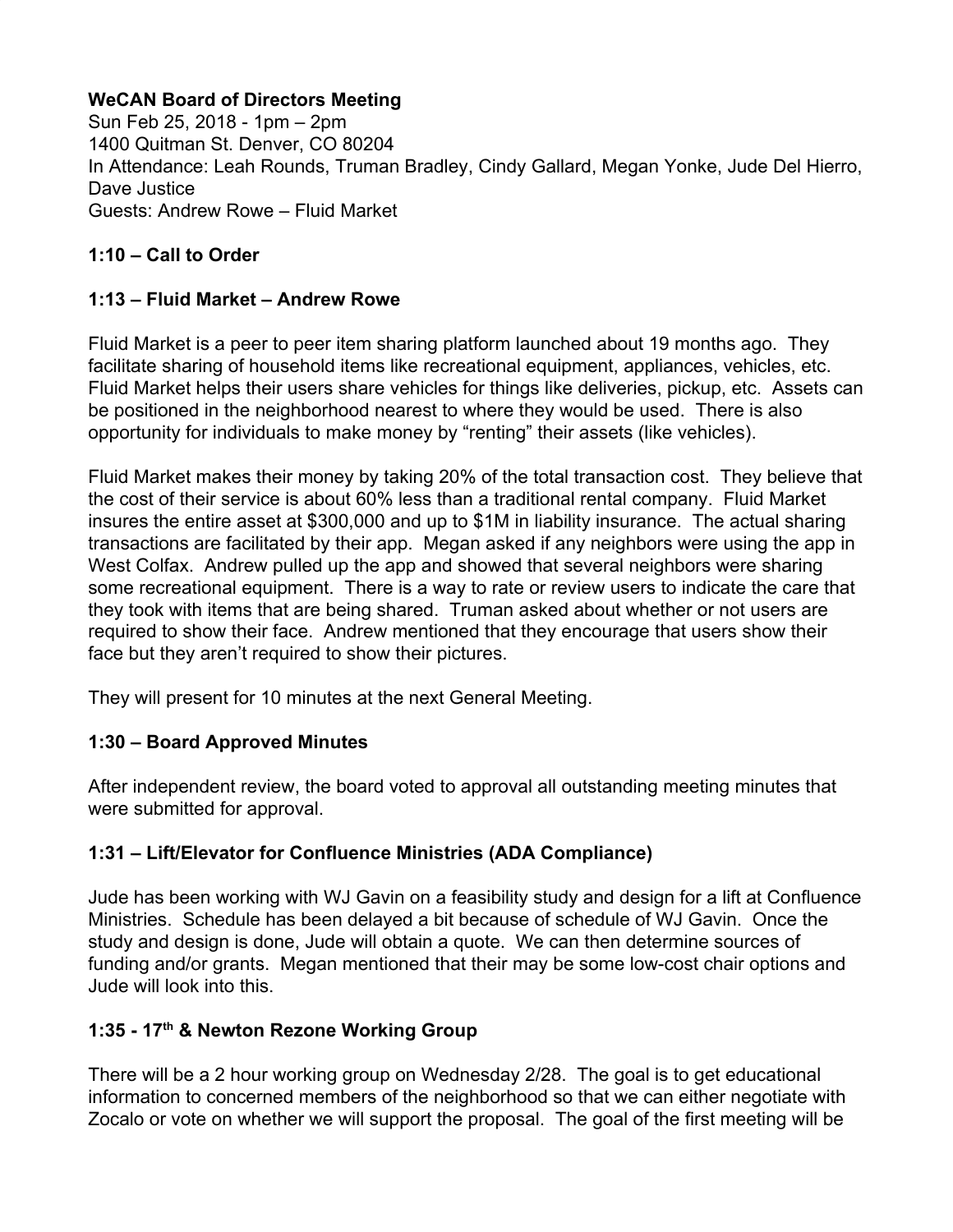to set the goals for the group (e.g. pedestrian context, design, shadows, etc.) so that we can obtain information from Zocalo necessary to inform neighbors.

We will publish something on Facebook to publicize the meeting further.

## **1:49 – INC Membership**

WeCAN is not currently a member of INC. We were a member in the past but did not feel that there was a lot of value provided back to WeCAN from INC. Megan mentioned that with the focus on the Denveright comprehensive plan, there could be some things coming out of it that could be of interest in WeCAN. However, we believe that we would need a person dedicated to attending INC meetings. We do not have a person that can be dedicated to this, therefore the board chose not to pursue INC membership.

## **1:52 – March General Meeting Plan**

Historic Denver Neighborhood Action Fund will be there to present to neighbors on how to apply for historic status. Denver Urban Gardens will be here to present on the community garden by the gulch park and plots available. Megan asked if they can speak to the safety of the garden based on prior infill in the gulch.

We may keep a Meow Wolf introduction on the back burner in case we have time.

# **1:54 – Follow-Up on Stop Sign Letters**

Leah and Cindy have been working on stop sign letters. Megan is going to assist with updating the remaining letters and getting them added to the map. The goal is to have the letters ready to send by the end of March.

Confluence will write some additional letters. Jude will also reach out to the Day Care on  $14<sup>th</sup>$ to see if they have interest in writing a letter.

**1:58 – Volunteer Appreciation Party** – Even Stevens will host the event. Given the timing, our last set of dates are no longer viable. Dave will confirm a new date with Even Stevens and then write to Haley in order to have the invitations created.

Leah is working on organizing the next social event at Bar Fly.

## **2:02 – Congregation Zera Abraham Playground Fence – Letter of Support Request**

Congregation Zera Abraham has built a playground next to the Synagogue, at 1560 Winona Court. The Synagogue is both a house of worship and an educational facility. Like any other school playground, they need a fence built around it. The City allows a 4' high fence along the street and doesn't appear to have an exception for playgrounds. Therefore Congregation Zera Abraham is going before the Board of Adjustments to request an 8' high fence. The congregation informed in their request that professional risk assessors, including DPD, recommend an 8' high fence. Public schools routinely have 8' high or higher fences.